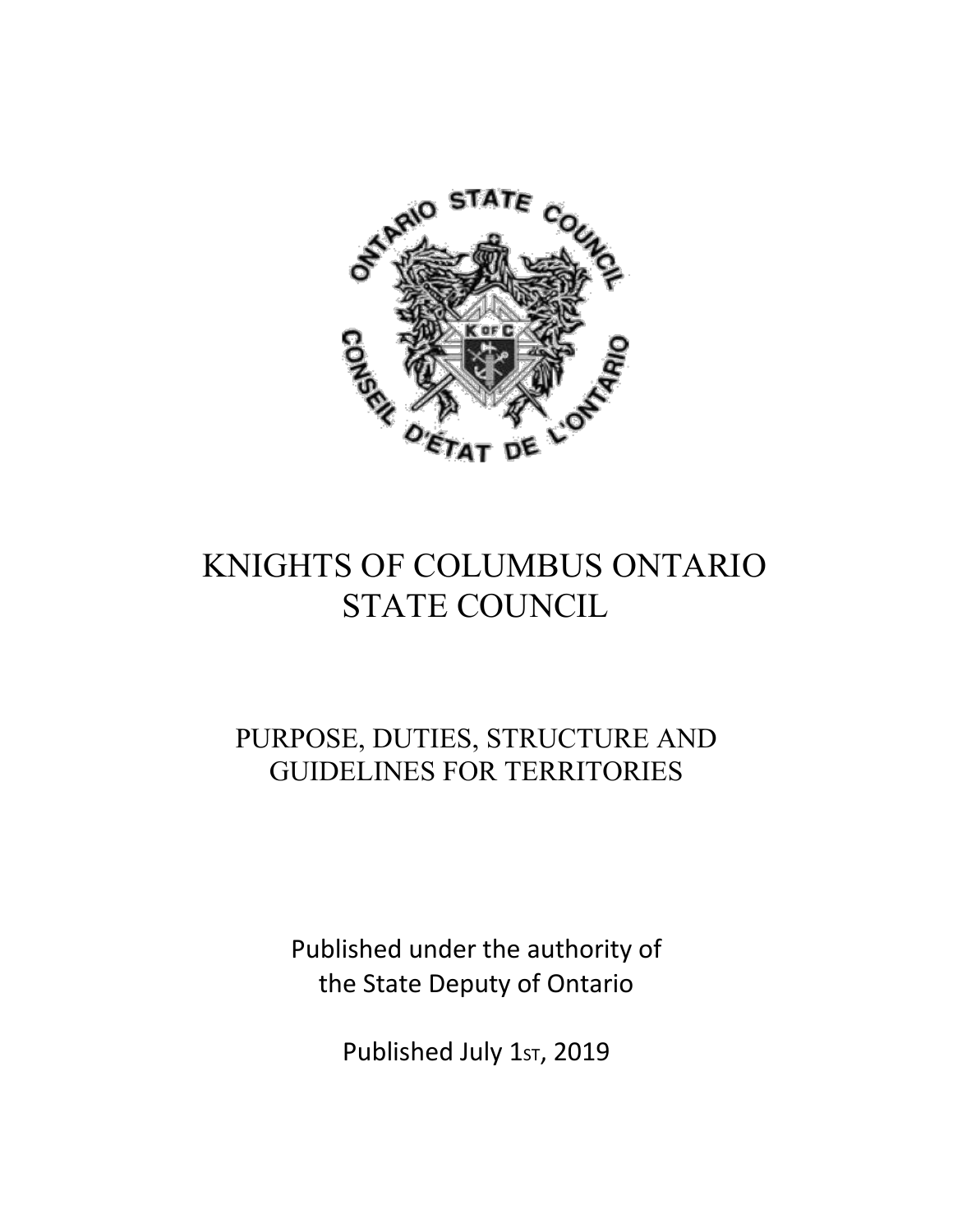### **Ontario State Council**

### **Membership Information Territories**

| <b>Territory Number</b> | <b>Districts</b>                              | #  | <b>Areas Served</b>                                                           |
|-------------------------|-----------------------------------------------|----|-------------------------------------------------------------------------------|
| $\mathbf{1}$            | 17, 32, 42, 54, 58, 75, 78, 81, 85            | 9  | <b>Cornwall &amp; Ottawa</b><br>(east of city)                                |
| $\overline{2}$          | 1,2,30,44,59,66,79,92,98,101                  | 10 | <b>Ottawa &amp; Pembroke</b>                                                  |
| $\overline{\mathbf{3}}$ | 3,4,20,29,48,57,73,82,93                      | 9  | Kingston &<br>Peterborough                                                    |
| 4                       | 12, 14, 15, 37, 38, 45, 46, 112               | 8  | Thunder Bay & Sault Ste.<br><b>Marie</b>                                      |
| 5                       | 11, 13, 18, 25, 34, 41, 47, 52, 71, 74, 80    | 11 | North Bay/Sudbury &<br><b>Timmins</b>                                         |
| 6                       | 6,8,26,60,62,64,67,83,100,109,113             | 11 | Hamilton South & St.<br>Catharine's                                           |
| $\overline{\mathbf{z}}$ | 7,28,35,55,69,105,116,117,118                 | 9  | <b>Hamilton North &amp;</b><br>South                                          |
| 8                       | 9,22,31,40,49,61,68,72,84,104                 | 10 | London                                                                        |
| 9                       | 10, 16, 21, 23, 39, 51, 76, 88, 115           | 9  | <b>Windsor &amp; Chatham</b>                                                  |
| 10                      | 19,33,50.56,77,86,96,103,110                  | 9  | GTA/Muskoka/Simcoe/York<br>Region/ North Peel<br>Region/North Brampton        |
| 11                      | 24, 27, 43, 53, 89, 91, 94, 99, 102, 106, 111 | 11 | GTA/Burlington/Milton/Oakville<br>Mississauga/Brampton/West<br><b>Toronto</b> |
| 12                      | 5,36,63,65,70,87,90,95,97,107,108             | 11 | GTA/DurhamRegion/South<br>Clarington/Thornhill/East<br><b>Toronto</b>         |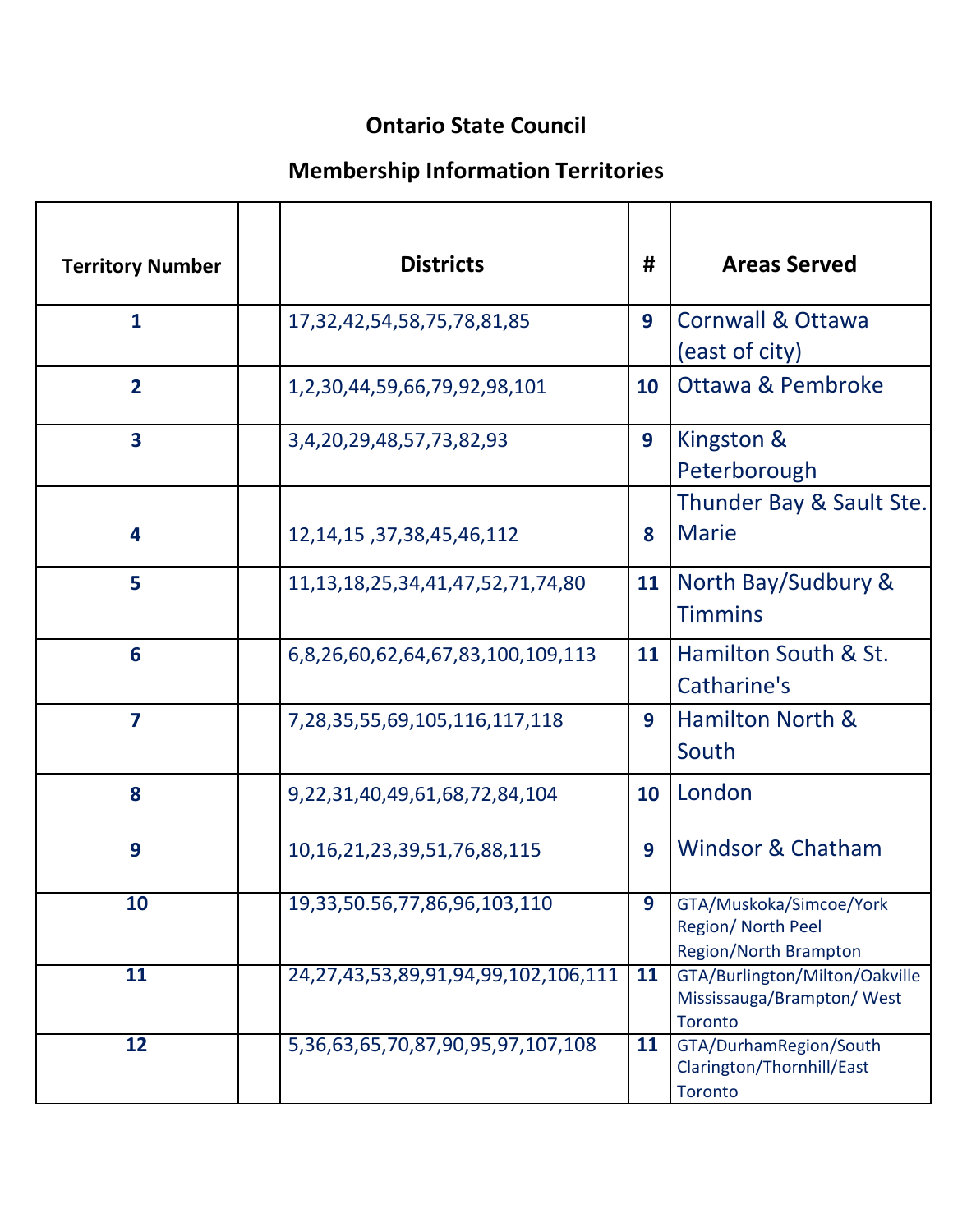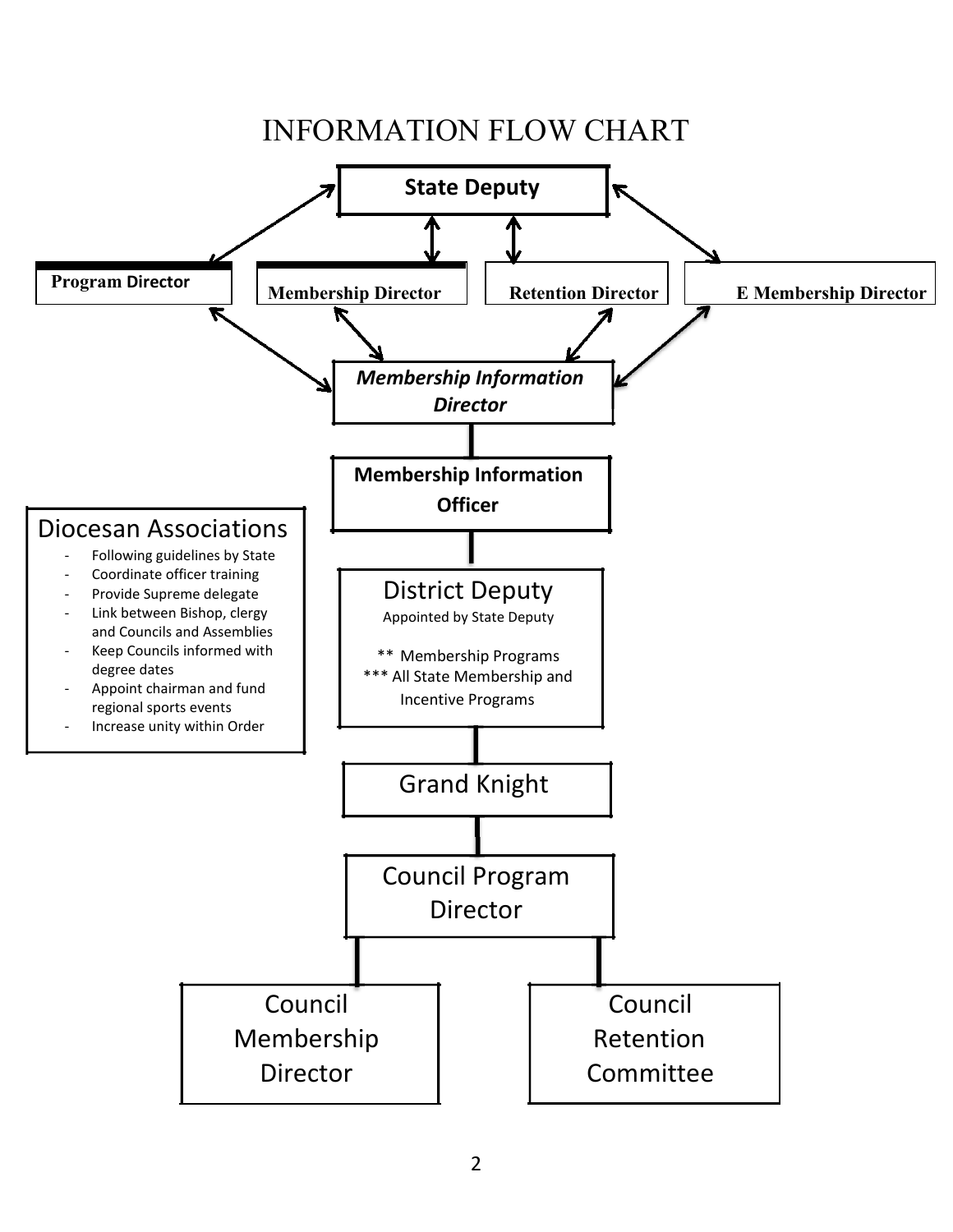#### MEMBERSHIP INFORMATION OFFICERS

#### PURPOSE, DUTIES AND GUIDELINES:

1) The State Deputy liaison representative of a Territory is titled the "Membership Information Officer". He is appointed by the State Deputy. The duration of his term is one fraternal year. He can be re-appointed for additional year(s) at the will of the State Deputy.

2) The State Deputy will lead the entire State Team in close harmony with various Communication, Program, Membership and Retention Directors. The Membership Information Officers are the assistants to the State Membership Team but report directly to the Membership Information Director.

3) The Membership Information Officer's mandate dictates the promotion and distribution of membership incentives, as well as actively promoting membership growth (including EMembership) and recruitment in their jurisdiction, which is defined as a "Territory". As well the motivation of Districts to participate in State sponsored programs under the jurisdiction of the Program Director will be another component of this mandate. The Membership Information Officer will be the direct link from the Ontario State to ensure that all required information flows freely within his Territory on all of the above. The information will flow directly from the State Deputy, via his Team of Directors to the respective Membership Information Officers.

4) Membership Information Officers will also be responsible for the Councils assigned to his Territory surrounding the submission of reports, forms and other forms of documentation required by the State Council. He will also maintain ongoing contact with the District Deputies within his Territory and offer his assistance and expertise on an ongoing basis.

#### **Note: Assistance does not entail personally carrying out the jobs and responsibilities of the District Deputy, but only ensuring that they are in fact completed.**

5) Membership Information Officers must maintain the contact information (phone and email addresses etc.) of "**key contact individuals**" within their Territory as well as the contact information of the overall infrastructure of Ontario State Council. This can be done in close harmony with the Ont. State Council which will assist in any way possible in providing and maintaining this complete communication link.

6) The Membership Information Officers are the direct link through the District Deputies to assist the Grand Knights in promoting Council success in the areas of membership growth as well as prompt forms and reports submissions. A good positive working relationship with each District Deputy in the Territory is vital to motivate the District Deputies to build similar relationships with the Council leadership teams in order to achieve the expected goals.

7) Membership Information Officers are recommended to attend minimally, one Diocesan Association meeting per year within their Territory; with the purpose of promoting membership growth and providing information updates. The DA Chairman will allot time for the Membership Information Officer to address those present at the meeting in order to promote and facilitate his mandate